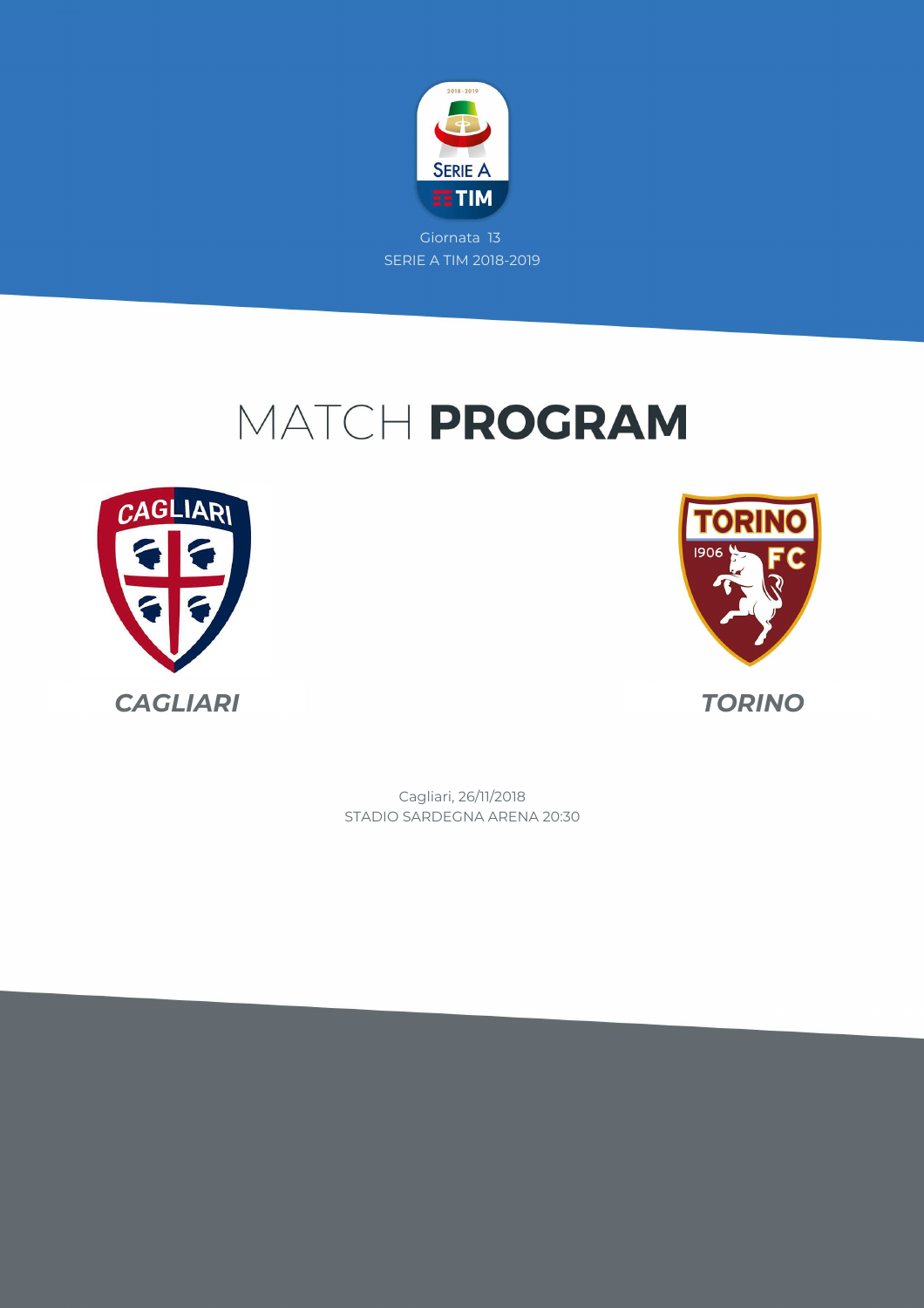## MATCH PROGRAM



**SERIE A** 

### *CAGLIARI TORINO vs*

STADIO SARDEGNA ARENA 20:30 Cagliari, 26/11/2018



### *RISULTATI STAGIONALI*

| <b>TOTALI</b>         | <b>PTI</b> | <b>GIOC</b> | <b>VINTE</b>   | <b>NULLE</b> | <b>PERSE</b>     | GF | GS | <b>DIFF.RETI</b>            |
|-----------------------|------------|-------------|----------------|--------------|------------------|----|----|-----------------------------|
| <b>CAGLIARI</b>       | 14         | 12          | $\vert$ 3,     | 5            | 4                | 12 | 76 | $-4$                        |
| <b>TORINO</b>         | 17         | 12          | 4              | 6            | 3                | 17 | 15 | $+2$                        |
| <b>CASA/TRASFERTA</b> | <b>PTI</b> | <b>GIOC</b> | <b>VINTE</b>   | <b>NULLE</b> | <b>PERSE</b>     | GF | GS | <b>MEDIA</b><br><b>GOAL</b> |
| <b>CAGLIARI</b>       | 9          | 5           | $\overline{2}$ | 3            | $\boldsymbol{o}$ | 7  | 4  | 7.4                         |
| <b>TORINO</b>         | 70         | 6           | 2              | 4            | $\boldsymbol{0}$ | 10 | 6  | 1.7                         |

#### *ULTIMI PRECEDENTI*

| 2017-18 30 \ G | <b>CAGLIARI</b>                                                                                                                | <b>TORINO</b>                                                                            |         |
|----------------|--------------------------------------------------------------------------------------------------------------------------------|------------------------------------------------------------------------------------------|---------|
| 31/03/2018     |                                                                                                                                | 16'(2°T) IAGO FALQUE, 20'(2°T) A. LJAJIC, 34'(2°T) C.<br><b>ANSALDI, 43'(2°T) J. OBI</b> | $0 - 4$ |
| 2017-18 11 \ G | <b>TORINO</b>                                                                                                                  | <b>CAGLIARI</b>                                                                          |         |
| 29/10/2017     | 40'(1°T) IAGO FALQUE, 21'(2°T) J. OBI                                                                                          | 30'(1 <sup>°</sup> T) N. BARELLA                                                         | $2 - 7$ |
| 2016-1731^G    | <b>CAGLIARI</b>                                                                                                                | <b>TORINO</b>                                                                            |         |
| 09/04/2017     | 19'(1°T) M. BORRIELLO, 50'(2°T) K. HAN                                                                                         | 33'(1°T) A. LJAJIC, 39'(1°T) A. BELOTTI, 8'(2°T) A.<br><b>ACOUAH</b>                     | $2 - 3$ |
| 2016-1712^C    | <b>TORINO</b>                                                                                                                  | <b>CAGLIARI</b>                                                                          |         |
| 05/11/2016     | 2'(1°T) A. BELOTTI, 11'(1°T) A. LJAJIC, 38'(1°T) M. BENASSI, 41'(1°T) F. MELCHIORRI<br>6'(2°T) D. BASELLI. 14'(2°T) A. BELOTTI |                                                                                          | $5 - 7$ |
| 2014-15 23 \ G | <b>TORINO</b>                                                                                                                  | <b>CAGLIARI</b>                                                                          |         |
| 15/02/2015     | 35'(1°T) O. EL KADDOURI                                                                                                        | 34'(1°T) G. DONSAH                                                                       | $1 - 7$ |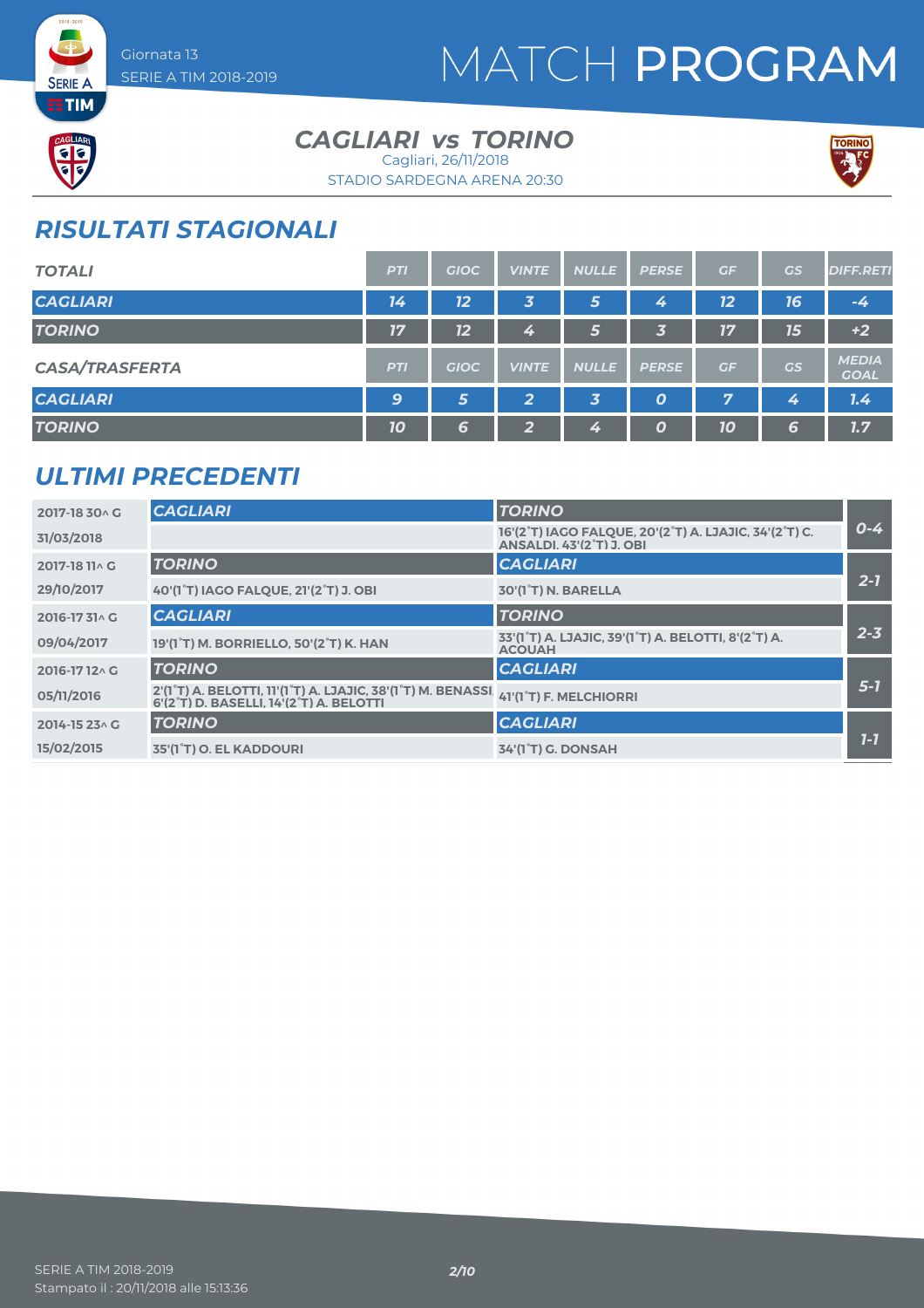## MATCH PROGRAM



**SERIE A** 

#### *CAGLIARI TORINO vs*

STADIO SARDEGNA ARENA 20:30 Cagliari, 26/11/2018



#### *ROSA DELLE SQUADRE*

| <b>CAGLIARI</b>                | PRES. A              | <b>GOL A</b>     | GOL 2018-19      | PRES. 2018-19    | MIN. 2018-19     |
|--------------------------------|----------------------|------------------|------------------|------------------|------------------|
| <b>PORTIERI</b>                |                      |                  |                  |                  |                  |
| 1 RAFAEL                       | <b>100</b>           | <b>159</b>       | $\boldsymbol{o}$ | $\boldsymbol{O}$ | 0                |
| <b>12 RICCARDO DAGA</b>        | $\boldsymbol{O}$     | $\boldsymbol{O}$ | $\boldsymbol{0}$ | $\boldsymbol{O}$ | $\boldsymbol{o}$ |
| <b>16 SIMONE ARESTI</b>        | $\mathbf{I}$         | $\mathbf{7}$     | $\boldsymbol{0}$ | $\boldsymbol{O}$ | 0                |
| 28 ALESSIO CRAGNO              | 55                   | 89               | 76               | 12               | 1164             |
| <b>DIFENSORI</b>               |                      |                  |                  |                  |                  |
| <b>3 MARCO ANDREOLLI</b>       | 135                  | 5                | $\boldsymbol{o}$ | $\overline{2}$   | 103              |
| <b>15 RAGNAR KLAVAN</b>        | 6                    | $\boldsymbol{O}$ | $\boldsymbol{0}$ | 6                | 532              |
| <b>19 FABIO PISACANE</b>       | 60                   | $\overline{1}$   | $\boldsymbol{O}$ | $\overline{7}$   | 599              |
| 22 CHARALAMPOS LYKOGIANNIS     | 13                   | $\boldsymbol{O}$ | $\boldsymbol{O}$ | $\overline{2}$   | <b>196</b>       |
| <b>23 LUCA CEPPITELLI</b>      | 76                   | 3                | $\boldsymbol{O}$ | 5                | 412              |
| 33 DARIJO SRNA                 | 70                   | $\boldsymbol{O}$ | $\boldsymbol{0}$ | 70               | 896              |
| <b>56 FILIPPO ROMAGNA</b>      | 30                   | 0                | 0                | $\overline{7}$   | 682              |
| <b>CENTROCAMPISTI</b>          |                      |                  |                  |                  |                  |
| 2 MARKO PAJAC                  | $\mathbf{7}$         | $\boldsymbol{O}$ | $\boldsymbol{o}$ | $\boldsymbol{O}$ | $\boldsymbol{0}$ |
| <b>4 DANIELE DESSENA</b>       | 304                  | 17               | $\boldsymbol{0}$ | 8                | 275              |
| <b>6 FILIP BRADARIC</b>        | 77                   | $\boldsymbol{0}$ | $\boldsymbol{0}$ | 77               | 797              |
| 8 LUCA CIGARINI                | 307                  | 18               | $\boldsymbol{O}$ | 6                | 304              |
| <b>JOAO PEDRO</b><br><b>10</b> | 83                   | 20               | 3                | 9                | 735              |
| <b>18 NICOLO' BARELLA</b>      | 77                   | $\overline{7}$   | $\overline{I}$   | 12               | <b>1156</b>      |
| <b>SIMONE PADOIN</b><br>20     | 283                  | 13               | $\boldsymbol{O}$ | $\mathbf{9}$     | 860              |
| <b>21 ARTUR IONITA</b>         | <b>715</b>           | $70^{\circ}$     | $\overline{I}$   | 12               | 903              |
| 24 PAOLO FARAGO'               | 52                   | $\overline{2}$   | $\boldsymbol{O}$ | 8                | 433              |
| 29 LUCAS CASTRO                | 167                  | 79               | $\overline{1}$   | 70               | 857              |
| <b>36 RICCARDO DORATIOTTO</b>  | O                    | $\boldsymbol{O}$ | 0                | 0                | O                |
| <b>ATTACCANTI</b>              |                      |                  |                  |                  |                  |
| <b>9 ALBERTO CERRI</b>         | 79                   | $\overline{2}$   | $\boldsymbol{0}$ | 4                | 173              |
| <b>17 DIEGO FARIAS</b>         | 96                   | 14               | $\boldsymbol{O}$ | 8                | 314              |
| 25 MARCO SAU                   | <b>159</b>           | 34               | $\boldsymbol{0}$ | 8                | 434              |
| <b>30 LEONARDO PAVOLETTI</b>   | <b>106</b>           | 41               | 6                | 77               | 979              |
| <b>STAFF TECNICO</b>           |                      |                  |                  |                  |                  |
| <b>Allenatore</b>              | <b>ROLANDO MARAN</b> |                  |                  |                  |                  |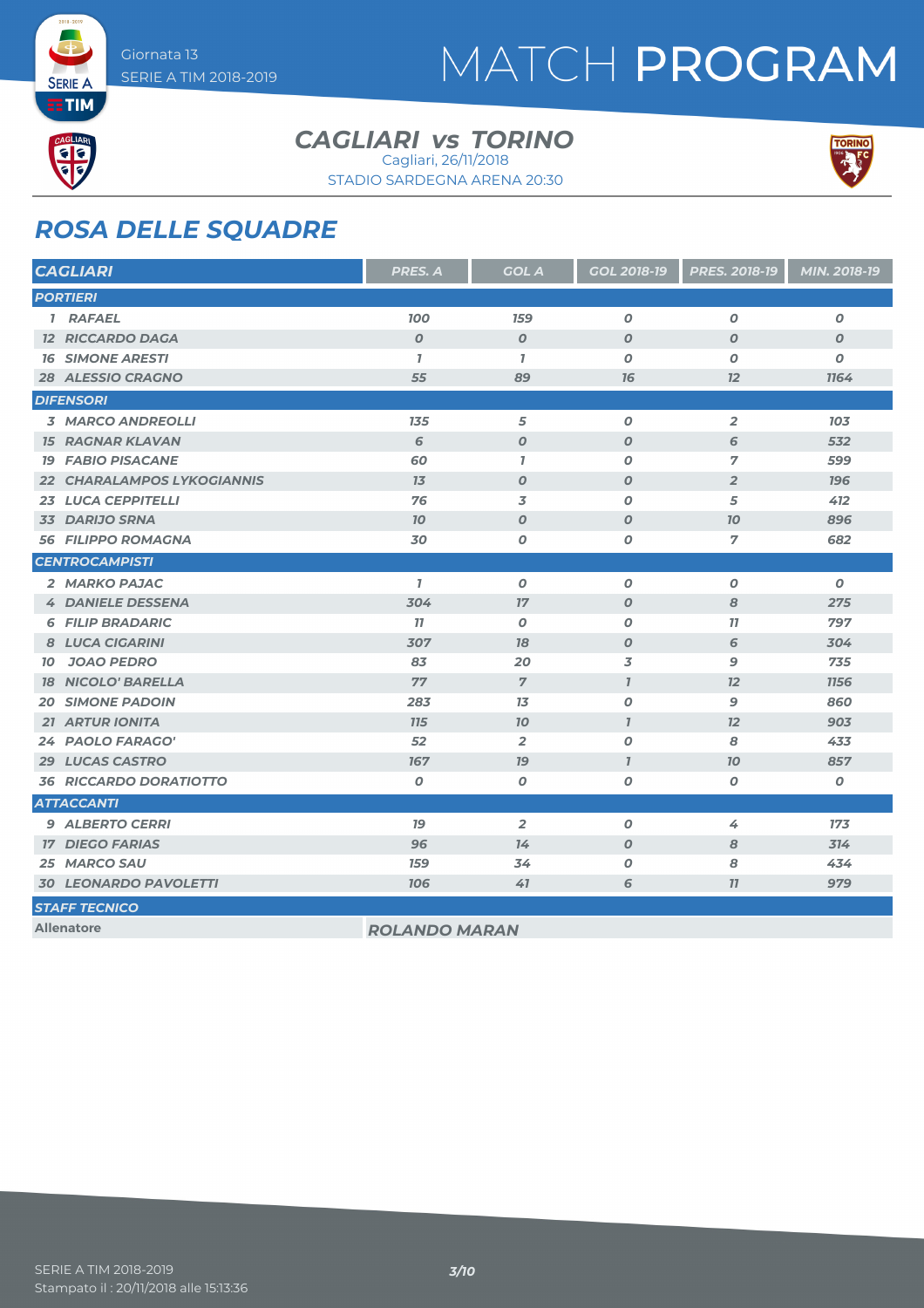## MATCH PROGRAM



**SERIE A** 

#### *CAGLIARI TORINO vs* Cagliari, 26/11/2018

STADIO SARDEGNA ARENA 20:30



| <b>TORINO</b>                          | <b>PRES. A</b>              | <b>GOL A</b>     | GOL 2018-19      | PRES. 2018-19    | MIN. 2018-19     |
|----------------------------------------|-----------------------------|------------------|------------------|------------------|------------------|
| <b>PORTIERI</b>                        |                             |                  |                  |                  |                  |
| <b>1 SALVADOR ICHAZO</b>               | 4                           | 5                | $\boldsymbol{O}$ | 0                | $\boldsymbol{O}$ |
| <b>25 ANTONIO ROSATI</b>               | 54                          | 95               | $\boldsymbol{O}$ | $\boldsymbol{O}$ | $\boldsymbol{O}$ |
| <b>39 SALVATORE SIRIGU</b>             | <b>118</b>                  | 161              | 15               | 12               | <b>1158</b>      |
| <b>DIFENSORI</b>                       |                             |                  |                  |                  |                  |
| 3 LYANCO                               | 4                           | $\boldsymbol{o}$ | 0                | $\boldsymbol{O}$ | $\boldsymbol{O}$ |
| 5 ARMANDO IZZO                         | <b>110</b>                  | 3                | $\overline{1}$   | 12               | 1141             |
| <b>15 CRISTIAN ANSALDI</b>             | 71                          | $\mathbf{7}$     | $\boldsymbol{o}$ | $\mathbf{7}$     | 22               |
| <b>EMILIANO MORETTI</b><br>$24^{6}$    | 350                         | $\overline{7}$   | $\boldsymbol{O}$ | $\overline{7}$   | 676              |
| <b>26 EDOARDO BIANCHI</b>              | $\boldsymbol{O}$            | $\boldsymbol{O}$ | $\boldsymbol{O}$ | $\boldsymbol{O}$ | $\boldsymbol{0}$ |
| 29 LORENZO DE SILVESTRI                | 291                         | 17               | $\pmb{o}$        | 70               | 765              |
| <b>30 KOFFI DJIDJI</b>                 | 5                           | O                | $\boldsymbol{o}$ | 5                | 436              |
| <b>NICOLAS NKOULOU</b><br>33           | 49                          | 3                | $\mathbf{I}$     | 12               | <b>1158</b>      |
| <b>OLA AINA</b><br>34                  | 11                          | $\boldsymbol{O}$ | $\boldsymbol{o}$ | 11               | 883              |
| <b>BREMER</b><br>36                    | $\overline{I}$              | $\boldsymbol{O}$ | $\boldsymbol{O}$ | $\mathbf{7}$     | 17 <sup>7</sup>  |
| <b>FILIPPO GILLI</b><br>53             | $\boldsymbol{O}$            | $\boldsymbol{O}$ | O                | $\boldsymbol{O}$ | $\boldsymbol{o}$ |
| <b>99 ERICK STEVEN FERIGRA BURNHAM</b> | $\boldsymbol{O}$            | $\boldsymbol{O}$ | $\boldsymbol{O}$ | $\boldsymbol{O}$ | $\boldsymbol{O}$ |
| <b>CENTROCAMPISTI</b>                  |                             |                  |                  |                  |                  |
| <b>6 ROBERTO SORIANO</b>               | 133                         | 17               | 0                | 70               | 440              |
| <b>7 SASA LUKIC</b>                    | 78                          | $\boldsymbol{O}$ | $\boldsymbol{O}$ | 4                | 62               |
| 8 DANIELE BASELLI                      | 164                         | 79               | 3                | 70               | 805              |
| 21 ALEJANDRO BERENGUER                 | 32                          | $\overline{2}$   | $\mathbf{7}$     | 70               | 634              |
| <b>23 SOUALIHO MEITE'</b>              | 11                          | $\overline{2}$   | $\overline{2}$   | 77               | 1020             |
| <b>28 MATTIA ARAMU</b>                 | $\boldsymbol{\overline{I}}$ | $\boldsymbol{O}$ | $\boldsymbol{O}$ | $\boldsymbol{O}$ | $\overline{O}$   |
| <b>50 BEN LHASSINE KONE</b>            | O                           | O                | 0                | O                | $\boldsymbol{o}$ |
| <b>80 NDARY ADOPO</b>                  | $\boldsymbol{O}$            | $\boldsymbol{O}$ | $\boldsymbol{O}$ | $\boldsymbol{O}$ | $\boldsymbol{O}$ |
| <b>88 TOMAS RINCON</b>                 | <b>139</b>                  | 5                | $\overline{1}$   | 77               | 1042             |
| <b>ATTACCANTI</b>                      |                             |                  |                  |                  |                  |
| 9 ANDREA BELOTTI                       | 152                         | 58               | 4                | 12               | <b>1118</b>      |
| <b>11 SIMONE ZAZA</b>                  | 98                          | 26               | $\mathbf{I}$     | 70               | 450              |
| 14 IAGO FALQUE                         | 135                         | 41               | $\overline{2}$   | $\mathbf{9}$     | 645              |
| <b>19 VITALIE DAMASCAN</b>             | $\boldsymbol{O}$            | $\boldsymbol{O}$ | $\boldsymbol{O}$ | $\boldsymbol{O}$ | $\boldsymbol{0}$ |
| <b>20 SIMONE EDERA</b>                 | 78                          | $\mathbf{7}$     | 0                | $\overline{2}$   | 70               |
| <b>27 VITTORIO PARIGINI</b>            | 31                          | $\boldsymbol{O}$ | 0                | $\overline{7}$   | 163              |
| <b>STAFF TECNICO</b>                   |                             |                  |                  |                  |                  |

**Allenatore** *WALTER MAZZARRI*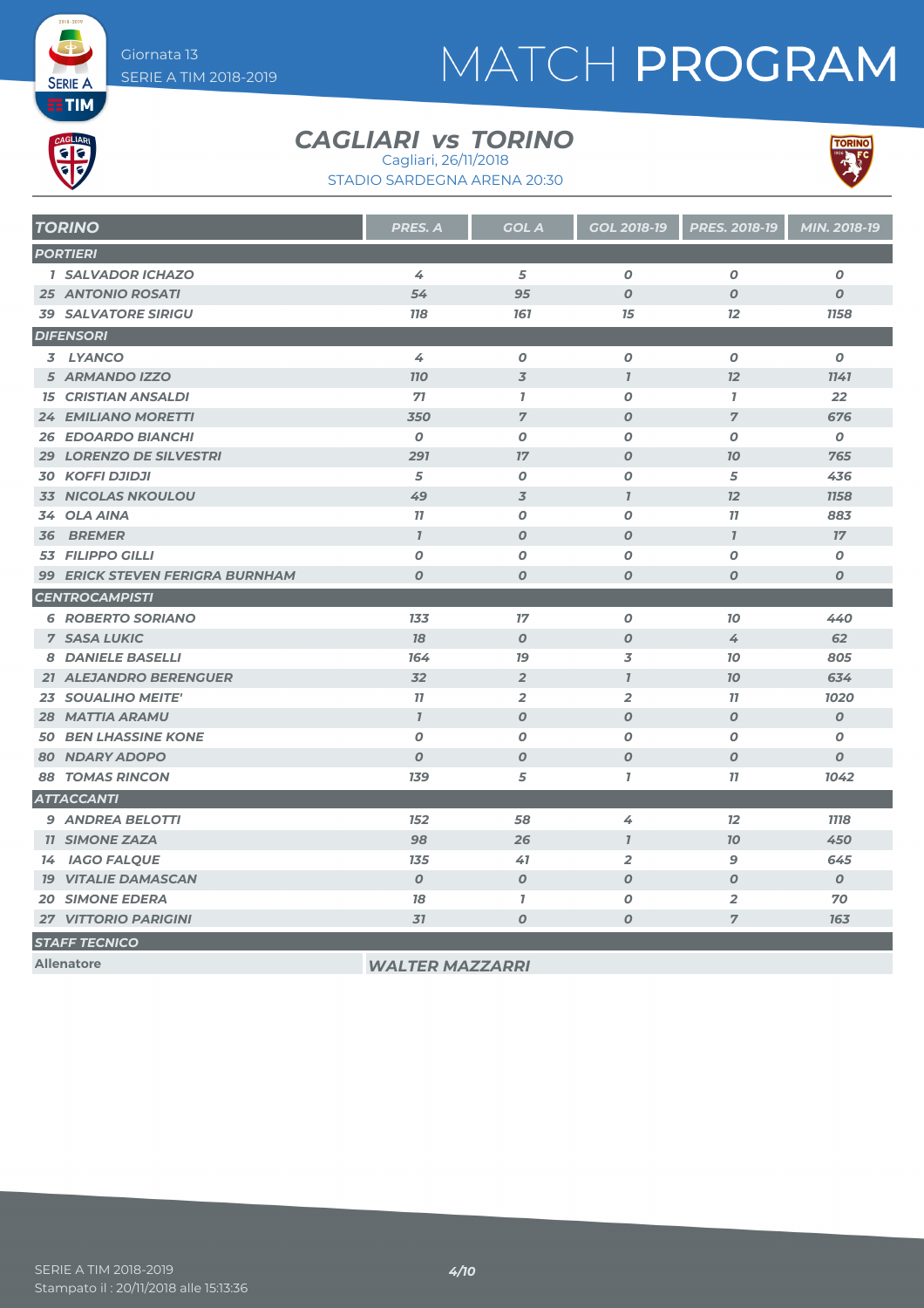## MATCH PROGRAM



**SERIE A** 

#### *CAGLIARI TORINO vs* Cagliari, 26/11/2018

STADIO SARDEGNA ARENA 20:30



### *RENDIMENTO RECENTE*

| <b>CAGLIARI</b>     |                                                                                                                   |                                           |              |
|---------------------|-------------------------------------------------------------------------------------------------------------------|-------------------------------------------|--------------|
| 12^ GIORNATA        | <b>SPAL</b>                                                                                                       | <b>CAGLIARI</b>                           |              |
| 10/11/2018          | 3'(1°T) A. PETAGNA, 26'(2°T) M. ANTENUCCI                                                                         | 28'(2°T) L. PAVOLETTI, 31'(2°T) A. IONITA | $2 - 2$      |
| <b>11^ GIORNATA</b> | <b>JUVENTUS</b>                                                                                                   | <b>CAGLIARI</b>                           |              |
| 03/11/2018          | 1'(1 <sup>°</sup> T) P. DYBALA, 38'(1 <sup>°</sup> T)[A] F. BRADARIC, 42'(2 <sup>°</sup> T) J.<br><b>CUADRADO</b> | 36'(1°T) JOAO PEDRO                       | $3 - 7$      |
| 10^ GIORNATA        | <b>CAGLIARI</b>                                                                                                   | <b>CHIEVOVERONA</b>                       |              |
| 28/10/2018          | 15'(1°T) L. PAVOLETTI, 14'(2°T) L. CASTRO                                                                         | 34'(2°T) M. STEPINSKI                     | $2 - 7$      |
| 9^ GIORNATA         | <b>FIORENTINA</b>                                                                                                 | <b>CAGLIARI</b>                           | $1 - 7$      |
| 21/10/2018          | 15'(2°T) J. VERETOUT                                                                                              | 24'(2°T) L. PAVOLETTI                     |              |
| <b>8^ GIORNATA</b>  | <b>CAGLIARI</b>                                                                                                   | <b>BOLOGNA</b>                            | $2-0$        |
| 06/10/2018          | 22'(1°T) JOAO PEDRO, 23'(2°T) L. PAVOLETTI                                                                        |                                           |              |
| <b>TORINO</b>       |                                                                                                                   |                                           |              |
| 12^ GIORNATA        | <b>TORINO</b>                                                                                                     | <b>PARMA</b>                              |              |
| 10/11/2018          | 37'(1 <sup>°</sup> T) D. BASELLI                                                                                  | 9'(1°T) GERVINHO, 25'(1°T) R. INGLESE     | $1 - 2$      |
| <b>11^ GIORNATA</b> | <b>SAMPDORIA</b>                                                                                                  | <b>TORINO</b>                             |              |
| $0.1$ he loose      |                                                                                                                   |                                           | $\mathbf{z}$ |

| 04/11/2018         | 20'(2°T) F. QUAGLIARELLA                                                | 12'(1°T) A. BELOTTI, 43'(1°T) A. BELOTTI, 11'(2°T) IAGO<br><b>FALQUE, 33'(2°T) A. IZZO</b> | $1 - 4$ |
|--------------------|-------------------------------------------------------------------------|--------------------------------------------------------------------------------------------|---------|
| 10^ GIORNATA       | <b>TORINO</b>                                                           | <b>FIORENTINA</b>                                                                          |         |
| 27/10/2018         | 13'(1°T)[A] A. LAFONT                                                   | 2'(1°T) M. BENASSI                                                                         | $7 - 7$ |
| 9^ GIORNATA        | <b>BOLOGNA</b>                                                          | <b>TORINO</b>                                                                              |         |
| 21/10/2018         | 14'(2°T) F. SANTANDER, 32'(2°T) A. CALABRESI                            | 14'(1°T) IAGO FALQUE, 9'(2°T) D. BASELLI                                                   | $2 - 2$ |
| <b>8^ GIORNATA</b> | <b>TORINO</b>                                                           | <b>FROSINONE</b>                                                                           |         |
| 05/10/2018         | 20'(1°T) T. RINCON, 1'(2°T) D. BASELLI, 26'(2°T) A.<br><b>BERENGUER</b> | 13'(2°T) E. GOLDANIGA, 19'(2°T) C. CIANO                                                   | $3 - 2$ |

| <b>CONFRONTO SQUADRE (Valori medi)</b> | <b>CAGLIARI</b> | <b>TORINO</b> |
|----------------------------------------|-----------------|---------------|
| <b>Goal Fatti</b>                      |                 | 1.42          |
| <b>Goal Subiti</b>                     | 1.33            | 1.25          |
| <b>Tiri totali</b>                     | 8.42            | 10.67         |
| <b>Tiri in porta</b>                   | 3.67            | 5.42          |
| <b>Assist</b>                          | 0.75            | 0.67          |
| Azioni di attacco                      | 50.58           | 49.25         |
| Passaggi riusciti                      | 383             | 365           |
| Passaggi riusciti %                    | 80%             | 79%           |
| <b>Falli Fatti</b>                     | 14.17           | 15.58         |
| <b>Falli Subiti</b>                    | 14.58           | 13.92         |
| <b>Baricentro</b>                      | 50.95m          | 52.07m        |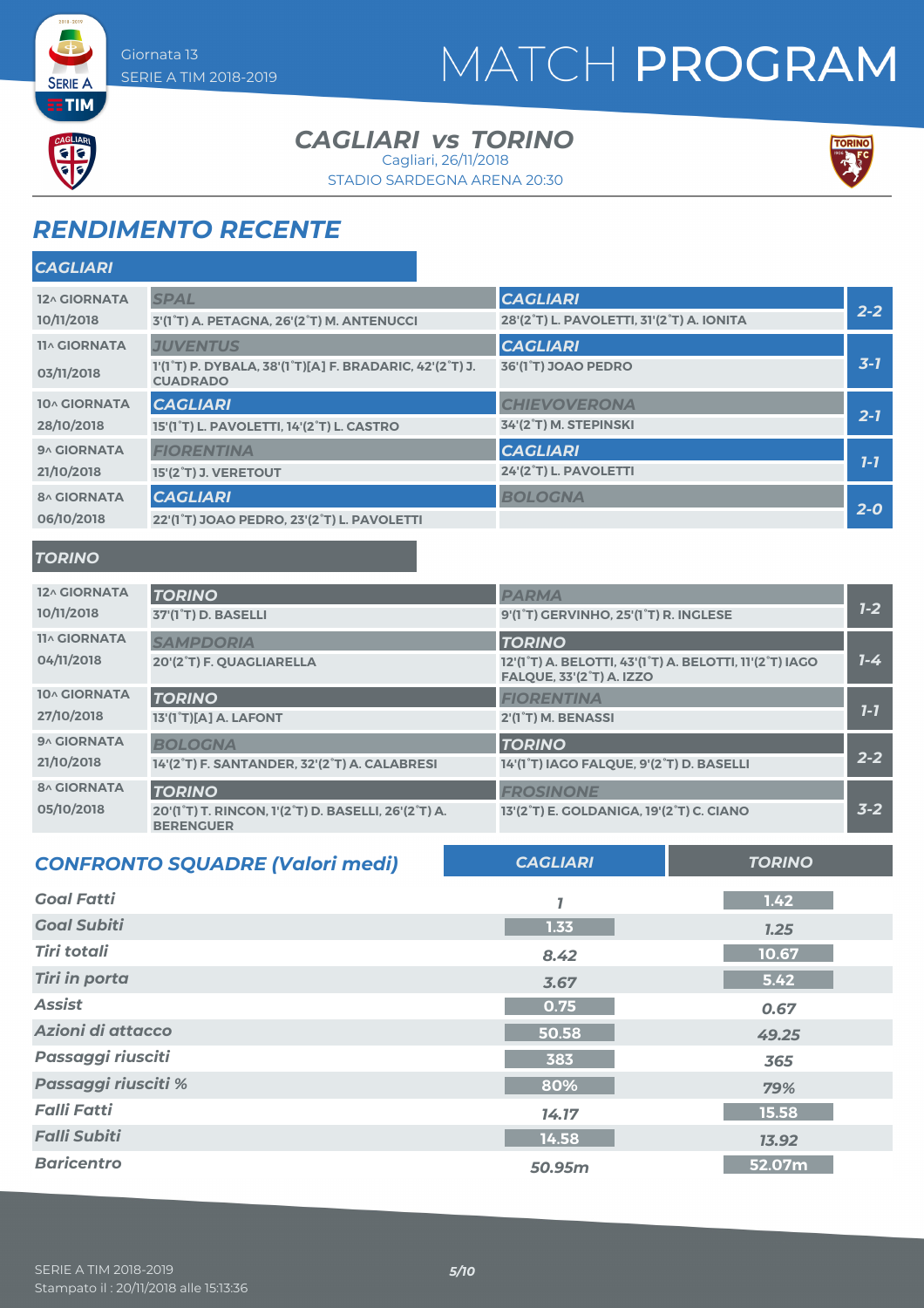SERIE / **ETIM** 

 $\frac{1}{15}$ 

## MATCH PROGRAM

#### *CAGLIARI TORINO vs* Cagliari, 26/11/2018

STADIO SARDEGNA ARENA 20:30



#### *RENDIMENTO ATLETICO \**

| <b>CAGLIARI</b>        | Pres. (Min.) | <u>Media (km)</u> | <b>Media</b><br>Sprint (Km) | <b>TORINO</b>         | Pres. (Min.) | Media (km) | <b>Media</b><br>Sprint (Km) |
|------------------------|--------------|-------------------|-----------------------------|-----------------------|--------------|------------|-----------------------------|
| <b>18</b> N. BARELLA   | 12 (1156')   | 11.835            | 0.884                       | 88 T. RINCON          | 11(1042)     | 10.74      | 0.756                       |
| 22 C. LYKOGIANNIS      | 2(196)       | 11.486            | 0.963                       | <b>23</b> S. MEITE'   | 11(1020')    | 10.715     | 0.851                       |
| 29 L. CASTRO           | 10 (857')    | 11.119            | 0.968                       | <b>5</b> A. IZZO      | 12(1141)     | 10.58      | 0.715                       |
| 20 S. PADOIN           | 9(860)       | 10.612            | 0.742                       | 8 D. BASELLI          | 10(805)      | 10.134     | 0.919                       |
| <b>33</b> D. SRNA      | 10 (896')    | 10.601            | 0.897                       | 24 E. MORETTI         | 7(676)       | 9.976      | 0.503                       |
| <b>56</b> F. ROMAGNA   | 7(682)       | 10.572            | 0.525                       | 29 L. DE SILVESTRI    | 10(765)      | 9.973      | 1.087                       |
| <b>30</b> L. PAVOLETTI | 11 (979')    | 10.464            | 0.754                       | <b>14 IAGO FALQUE</b> | 9(645)       | 9.799      | 0.968                       |
| <b>15</b> R. KLAVAN    | 6(532)       | 10.068            | 0.537                       | 9 A. BELOTTI          | 12 (1118')   | 9.793      | 0.944                       |
| 23 L. CEPPITELLI       | 5(412)       | 10.007            | 0.568                       | <b>34</b> O. AINA     | 11 (883')    | 9.689      | 1.071                       |
| 21 A. IONITA           | 12 (903')    | 9.974             | 0.938                       | 33 N. NKOULOU         | 12 (1158')   | 9.554      | 0.501                       |
| <b>3</b> M. ANDREOLLI  | 2(103)       | 9.837             | 0.467                       | <b>30</b> K. DJIDJI   | 5(436)       | 9.278      | 0.615                       |
| <b>6</b> F. BRADARIC   | 11 (797')    | 9.788             | 0.608                       | 21 A. BERENGUER       | 10(634)      | 8.879      | 0.801                       |
| <b>10</b> JOAO PEDRO   | 9(735)       | 9.734             | 0.826                       | <b>6</b> R. SORIANO   | 10(440)      | 7.738      | 0.643                       |
| <b>19</b> F. PISACANE  | 7(599)       | 9.686             | 0.562                       | <b>11</b> S. ZAZA     | 10(450)      | 7.17       | 0.576                       |
| 24 P. FARAGO'          | 8(433')      | 9.28              | 0.975                       | <b>20 S. EDERA</b>    | 2(70)        | 6.737      | 0.811                       |
| 4 D. DESSENA           | 8(275)       | 9.053             | 0.765                       | 27 V. PARIGINI        | 7(163)       | 4.675      | 0.705                       |
| <b>25</b> M. SAU       | 8(434)       | 8.271             | 0.685                       | <b>15</b> C. ANSALDI  | 1(22')       | 2.451      | 0.192                       |
| 8 L. CIGARINI          | 6(304)       | 7.912             | 0.426                       | 7S. LUKIC             | 4(62)        | 2.195      | 0.213                       |
| <b>17</b> D. FARIAS    | 8(314)       | 6.451             | 0.587                       | 36 BREMER             | 1(17)        | 1.788      | 0.123                       |
| 9 A. CERRI             | 4(173)       | 5.853             | 0.517                       |                       |              |            |                             |

\* Le informazioni riportate sul Rendimento Atletico sono da intendersi riferite al periodo di permanenza nella squadra corrente.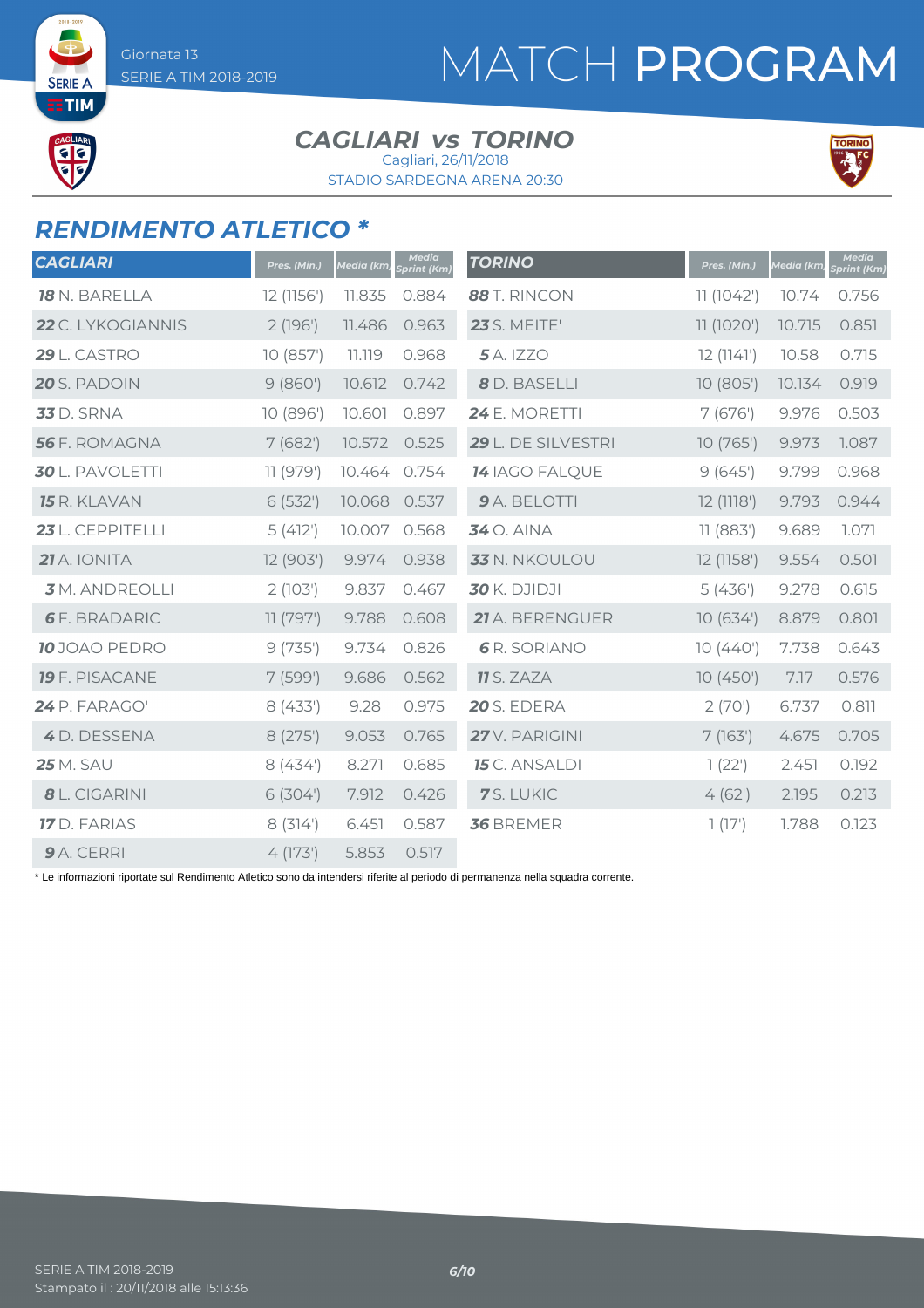## MATCH PROGRAM



**SERIE A** 

*CAGLIARI TORINO vs* Cagliari, 26/11/2018

STADIO SARDEGNA ARENA 20:30



### *GLI INCONTRI DELLA 13 ^ GIORNATA*

| <b>UDINESE</b>  | <b>ROMA</b>         | 24/11/2018 15:00 |
|-----------------|---------------------|------------------|
| <b>JUVENTUS</b> | <b>SPAL</b>         | 24/11/2018 18:00 |
| <b>INTER</b>    | <b>FROSINONE</b>    | 24/11/2018 20:30 |
| <b>PARMA</b>    | <b>SASSUOLO</b>     | 25/11/2018 12:30 |
| <b>BOLOGNA</b>  | <b>FIORENTINA</b>   | 25/11/2018 15:00 |
| <b>EMPOLI</b>   | <b>ATALANTA</b>     | 25/11/2018 15:00 |
| <b>NAPOLI</b>   | <b>CHIEVOVERONA</b> | 25/11/2018 15:00 |
| <b>LAZIO</b>    | <b>MILAN</b>        | 25/11/2018 18:00 |
| <b>GENOA</b>    | <b>SAMPDORIA</b>    | 25/11/2018 20:30 |
| <b>CAGLIARI</b> | <b>TORINO</b>       | 26/11/2018 20:30 |

#### *CLASSIFICA SERIE A*

|                     | <b>PTI</b>       | <b>GIOC</b> | <b>VINTE</b>            | <b>NULLE</b>            | <b>PERSE</b>             | GF | GS        | <b>DIFF.RETI</b> |
|---------------------|------------------|-------------|-------------------------|-------------------------|--------------------------|----|-----------|------------------|
| <b>JUVENTUS</b>     | 34               | 12          | 77                      | $\overline{\mathbf{I}}$ | $\boldsymbol{0}$         | 26 | 8         | $+18$            |
| <b>NAPOLI</b>       | 28               | 12          | $\boldsymbol{9}$        | $\overline{I}$          | $\overline{2}$           | 26 | 13        | $+13$            |
| <b>INTER</b>        | 25               | 12          | 8                       | $\overline{I}$          | $\overline{3}$           | 22 | 70        | $+12$            |
| <b>LAZIO</b>        | 22               | 12          | $\overline{7}$          | $\overline{I}$          | 4                        | 78 | 14        | $+4$             |
| <b>MILAN</b>        | 21               | 12          | 6                       | $\overline{3}$          | $\overline{3}$           | 21 | 16        | $+5$             |
| <b>ROMA</b>         | <b>19</b>        | 12          | $\sqrt{5}$              | 4                       | $\overline{3}$           | 22 | 15        | $+7$             |
| <b>SASSUOLO</b>     | 19               | 12          | 5                       | 4                       | $\overline{\mathcal{S}}$ | 20 | 17        | $+3$             |
| <b>ATALANTA</b>     | 78               | 12          | 5                       | $\overline{3}$          | 4                        | 23 | 14        | $+9$             |
| <b>FIORENTINA</b>   | 17               | 12          | 4                       | 5                       | $\overline{3}$           | 78 | 70        | $+8$             |
| <b>TORINO</b>       | 17               | 12          | 4                       | 5                       | $\overline{\mathbf{3}}$  | 17 | 15        | $+2$             |
| <b>PARMA</b>        | 17               | 12          | 5                       | $\overline{2}$          | 5                        | 12 | 15        | $-3$             |
| <b>SAMPDORIA</b>    | 15               | 12          | 4                       | $\overline{3}$          | $\sqrt{5}$               | 76 | 15        | $+7$             |
| <b>CAGLIARI</b>     | 14               | 12          | $\overline{\mathbf{3}}$ | $\overline{5}$          | 4                        | 12 | 16        | $-4$             |
| <b>GENOA</b>        | 14               | 12          | 4                       | $\overline{2}$          | 6                        | 17 | 26        | -9               |
| <b>SPAL</b>         | 13               | 12          | 4                       | $\overline{I}$          | $\overline{z}$           | 11 | <b>19</b> | -8               |
| <b>BOLOGNA</b>      | 10               | 12          | $\overline{2}$          | 4                       | 6                        | 11 | 18        | $-7$             |
| <b>UDINESE</b>      | $\mathbf{9}$     | 12          | $\overline{2}$          | $\overline{3}$          | $\overline{z}$           | 11 | 18        | $-7$             |
| <b>EMPOLI</b>       | $\mathbf{9}$     | 12          | $\overline{2}$          | 3                       | $\overline{7}$           | 12 | 21        | -9               |
| <b>FROSINONE</b>    | $\overline{7}$   | 12          | $\overline{I}$          | 4                       | $\overline{7}$           | 10 | 25        | $-15$            |
| <b>CHIEVOVERONA</b> | $\boldsymbol{o}$ | 12          | $\boldsymbol{0}$        | $\overline{3}$          | $\mathbf{9}$             | 10 | 30        | $-20$            |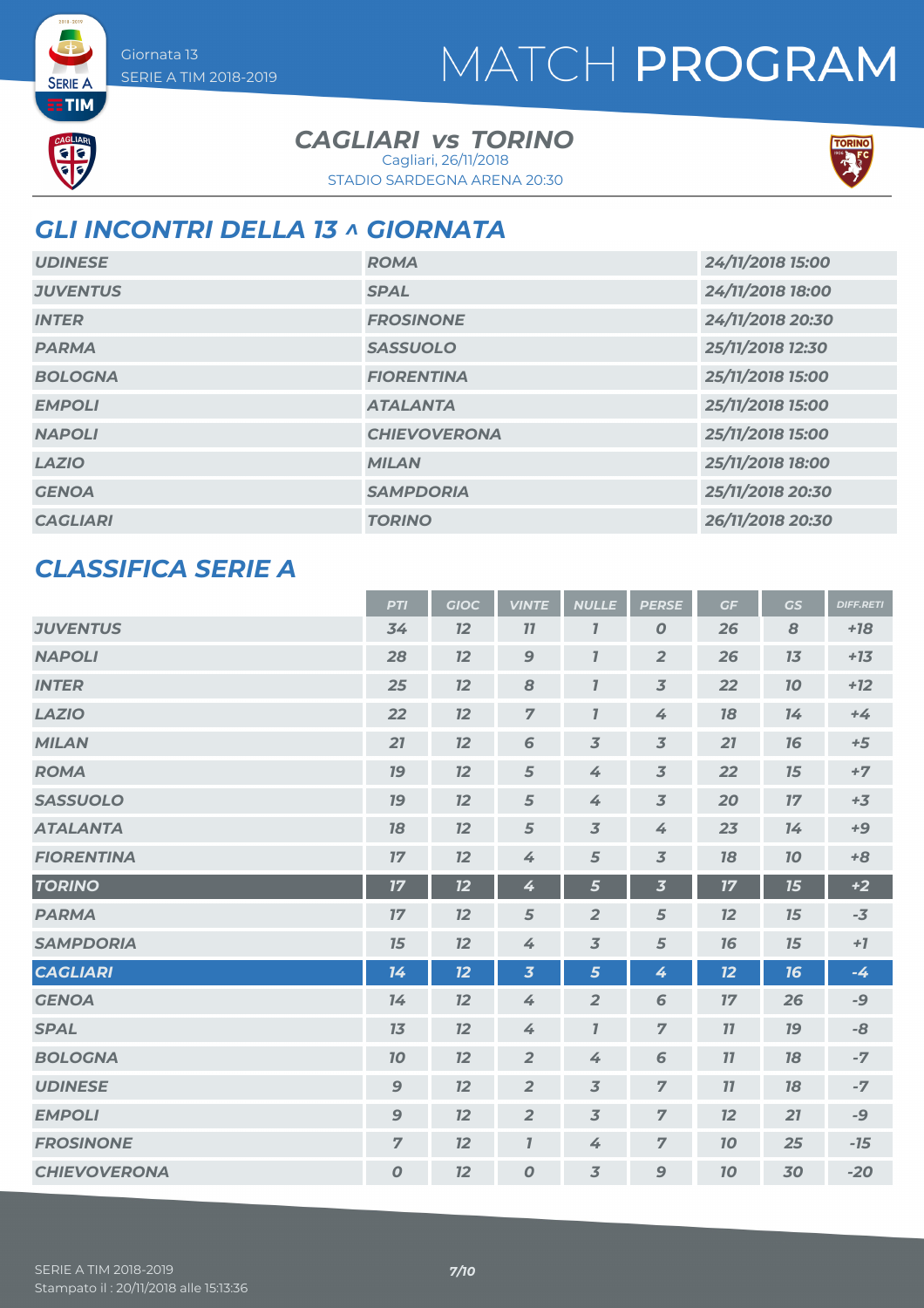**SERIE A ETIM** 

da<br>da

### MATCH PROGRAM

#### *CAGLIARI TORINO vs* Cagliari, 26/11/2018

STADIO SARDEGNA ARENA 20:30



### *CLASSIFICA GIOCATORI*

| <b>RANKING MARCATORI</b> | <b>Gol(Rigore)</b>  |
|--------------------------|---------------------|
| <b>K. PIATEK</b>         | <b>GEN 9 (0)</b>    |
| 2 C. IMMOBILE            | $LAZ$ 8(1)          |
| 2 C. RONALDO             | $JUV$ 8 (1)         |
| 4 M. ICARDI              | $INT$ 7(2)          |
| 4 L. INSIGNE             | <b>NAP 7(0)</b>     |
| 4 D. MERTENS             | $NAP$ 7(1)          |
| <b>7 L. PAVOLETTI</b>    | CAG 6 (0)           |
| <b>7 F. CAPUTO</b>       | EMP<br>6(1)         |
| <b>G. DEFREL</b>         | <b>SAM</b><br>6 (O) |
| <b>10 M. MANDZUKIC</b>   | <b>JUV</b><br>5 (O) |

### *CLASSIFICA SQUADRE*

| <b>RANKING SQUADRE</b>       | <b>Gol - Media Gol</b> |
|------------------------------|------------------------|
| <b>JUVENTUS</b>              | 2.17<br>26             |
| <b>NAPOLI</b>                | 2.17<br>26             |
| <b>ATALANTA</b>              | 1.92                   |
| 3                            | 23                     |
| <b>INTER</b>                 | 1.83                   |
| 4                            | 22                     |
| <b>ROMA</b>                  | 7.83                   |
| 4                            | 22                     |
| <b>MILAN</b>                 | $\overline{1.75}$      |
| 6                            | 21                     |
| <b>SASSUOLO</b>              | 1.67                   |
| 7                            | 20                     |
| <b>FIORENTINA</b>            | 18                     |
| 8                            | 7.5                    |
| <b>LAZIO</b>                 | 1.5                    |
| 8                            | 78                     |
| <b>10 GENOA</b>              | 1.42<br>77             |
| <b>10 TORINO</b>             | 1.42<br>17             |
| <b>SAMPDORIA</b>             | 7.33                   |
| <b>12</b>                    | 76                     |
| <b>CAGLIARI</b><br><b>13</b> | 12                     |
| <b>EMPOLI</b><br><b>13</b>   | 12                     |
| <b>13 PARMA</b>              | 12                     |
| <b>BOLOGNA</b>               | 0.92                   |
| <b>16</b>                    | $\overline{11}$        |
| <b>SPAL</b>                  | $\overline{11}$        |
| <b>16</b>                    | 0.92                   |
| <b>16 UDINESE</b>            | 0.92<br>77             |
| <b>CHIEVOVERONA</b>          | 0.83                   |
| <b>19</b>                    | 10                     |
| <b>19 FROSINONE</b>          | 0.83<br>10             |

|                  | <b>RANKING SQUADRE</b> | Tot Tiri - In Porta - Fuori |           |    |
|------------------|------------------------|-----------------------------|-----------|----|
|                  | <b>JUVENTUS</b>        |                             | 180 93    | 87 |
| $\overline{2}$   | <b>NAPOLI</b>          | <b>176</b>                  | 89        | 87 |
| 3                | <b>ATALANTA</b>        | 167                         | 88        | 79 |
| 4                | <b>ROMA</b>            | 153                         | 94        | 59 |
| 5                | <b>MILAN</b>           | 149                         | 87        | 62 |
| 6                | <b>INTER</b>           | 147                         | 71        | 76 |
| 7                | <b>LAZIO</b>           | 145                         |           | 73 |
| 8                | <b>FIORENTINA</b>      | 136                         | 72        | 62 |
| 9                | <b>TORINO</b>          | 128                         | 65        | 63 |
| 10               | <b>UDINESE</b>         | <b>125</b>                  | <b>59</b> | 66 |
| $\overline{1}$   | <b>SASSUOLO</b>        | 120                         | 63        | 57 |
| 12               | <b>EMPOLI</b>          | <b>777</b>                  | 67        | 56 |
| 13               | <b>GENOA</b>           | <b>116</b>                  | 60        | 56 |
| 14               | <b>BOLOGNA</b>         | <b>103</b>                  | 45        | 58 |
| 15               | <b>CAGLIARI</b>        | <b>101</b>                  | 44        | 57 |
| 15 <sup>15</sup> | <b>SPAL</b>            | <b>101</b>                  | 50        | 51 |
| 17               | <b>SAMPDORIA</b>       | 95                          | 51        | 44 |
| 18               | <b>CHIEVOVERONA</b>    | 9<br>$\overline{0}$         | Ø<br>0    | 50 |
| 18               | <b>PARMA</b>           | 90                          | 49        | 41 |
|                  | <b>20 FROSINONE</b>    |                             | 85 40     | 45 |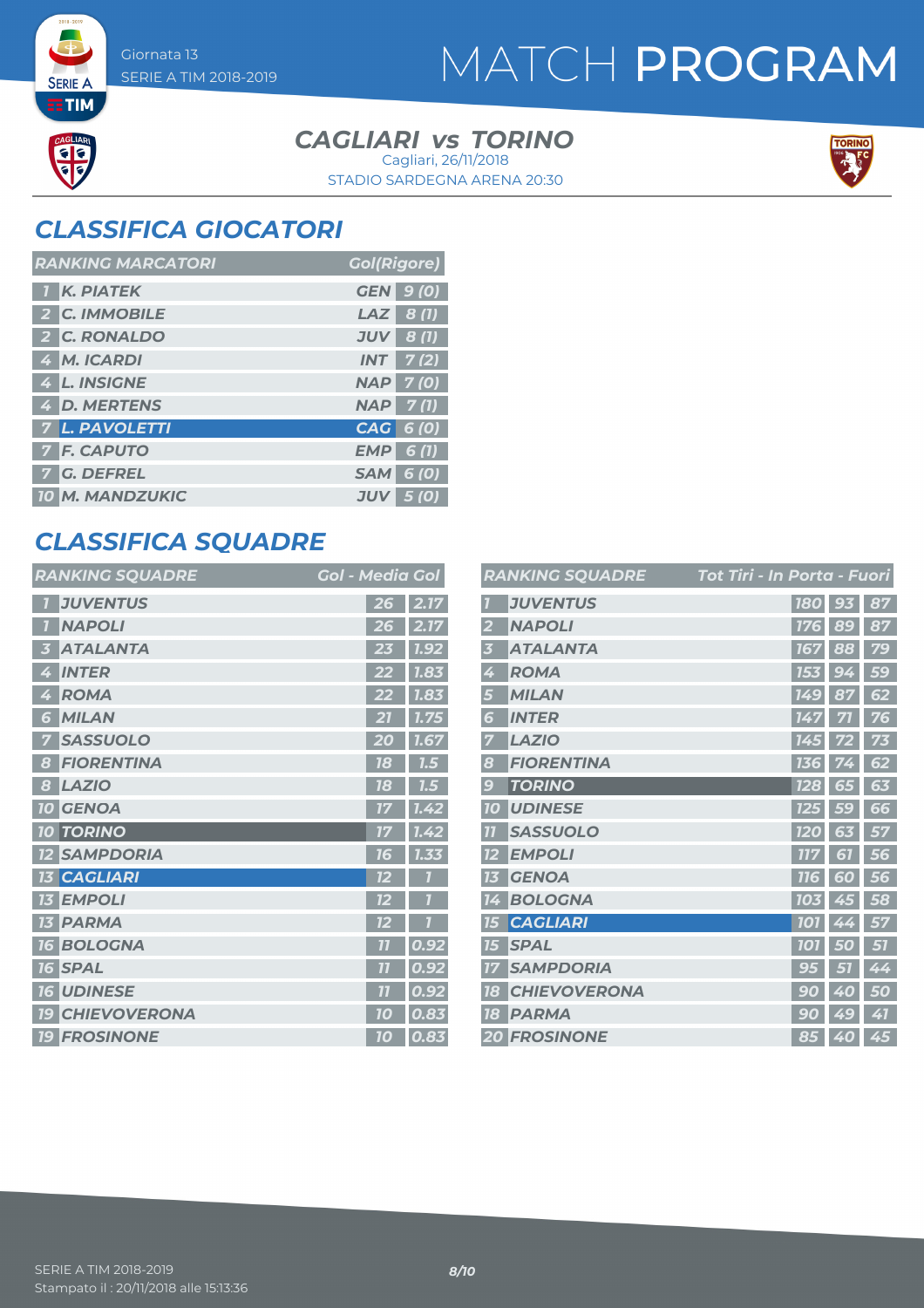# MATCH PROGRAM



**SERIE A ETIM** 

#### *CAGLIARI TORINO vs* Cagliari, 26/11/2018

STADIO SARDEGNA ARENA 20:30



*RANKING SQUADRE Media Km CAGLIARI 112.354 BOLOGNA 111.852 ATALANTA 110.999*  $|$  **710.399**  *INTER 110.29 MILAN 109.733 EMPOLI 109.326 PARMA 109.241 JUVENTUS 108.366 NAPOLI 107.915 LAZIO 107.889 107.82 FIORENTINA 107.677 ROMA 106.922 SPAL 106.427 TORINO 106.386 GENOA 105.938 FROSINONE 105.904 SAMPDORIA 105.863 UDINESE 105.504*

| $\overline{\mathbf{1}}$ | <b>NAPOLI</b>          | 16             |
|-------------------------|------------------------|----------------|
| $\overline{1}$          | <b>ROMA</b>            | 16             |
| $\overline{\mathbf{3}}$ | <b>ATALANTA</b>        | 14             |
| $\overline{3}$          | <b>JUVENTUS</b>        | 14             |
| 5 <sup>5</sup>          | <b>INTER</b>           | 13             |
| 5 <sup>5</sup>          | <b>MILAN</b>           | 13             |
| 5 <sub>5</sub>          | <b>SAMPDORIA</b>       | 13             |
| $\boldsymbol{8}$        | <b>SASSUOLO</b>        | 12             |
| $\overline{9}$          | <b>GENOA</b>           | 77             |
|                         | <b>10 BOLOGNA</b>      | $\overline{S}$ |
|                         | <b>10 CAGLIARI</b>     | 9              |
|                         | <b>12 FIORENTINA</b>   | 8              |
|                         | <b>12 LAZIO</b>        | 8              |
|                         | <b>12 TORINO</b>       | 8              |
|                         | <b>12 UDINESE</b>      | 8              |
|                         | <b>16 EMPOLI</b>       |                |
|                         | <b>16 FROSINONE</b>    | 7              |
|                         | <b>16 SPAL</b>         | 7              |
|                         | <b>19 PARMA</b>        |                |
|                         | <b>20 CHIEVOVERONA</b> | 4              |

*RANKING SOLIANDE* Assist

|                          | <b>RANKING SQUADRE</b> | Passaggi riusciti - % * |     |    |
|--------------------------|------------------------|-------------------------|-----|----|
|                          | <b>JUVENTUS</b>        |                         | 547 | 88 |
| $\overline{2}$           | <b>NAPOLI</b>          |                         | 537 | 87 |
| 3                        | <b>INTER</b>           |                         | 485 | 85 |
| 4                        | <b>MILAN</b>           |                         | 478 | 87 |
| 5                        | <b>ROMA</b>            |                         | 468 | 85 |
| 6                        | <b>ATALANTA</b>        |                         | 458 | 84 |
| 7                        | <b>SASSUOLO</b>        |                         | 453 | 85 |
| 8                        | <b>SAMPDORIA</b>       |                         | 436 | 82 |
| $\overline{\mathcal{L}}$ | <b>EMPOLI</b>          |                         | 429 | 83 |
| 70                       | LAZIO                  |                         | 399 | 82 |
| 11                       | <b>SPAL</b>            |                         | 388 | 83 |
| 12                       | <b>CAGLIARI</b>        |                         | 383 | 80 |
| 13                       | <b>CHIEVOVERONA</b>    |                         | 367 | 80 |
| 14                       | <b>TORINO</b>          |                         | 365 | 79 |
| 15                       | <b>FIORENTINA</b>      |                         | 350 | 79 |
|                          | <b>16 UDINESE</b>      |                         | 333 | 80 |
| 17                       | <b>GENOA</b>           |                         | 315 | 78 |
|                          | <b>18 FROSINONE</b>    |                         | 313 | 78 |
| 79                       | <b>BOLOGNA</b>         |                         | 271 | 75 |
|                          | 20 PARMA               |                         | 253 | 75 |

\* Valori medi per partita.

| <b>Tot. Parate - Media</b> | <b>RANKING SQUADRE</b>   |  |
|----------------------------|--------------------------|--|
| 60<br>5                    | <b>CAGLIARI</b>          |  |
| 55 4.58                    | <b>BOLOGNA</b>           |  |
| 4.42<br>53                 | <b>ATALANTA</b>          |  |
| 49 4.08                    | <b>CHIEVOVERONA</b><br>4 |  |
| 45<br>3.75                 | <b>INTER</b>             |  |
| 42<br>3.5                  | <b>MILAN</b><br>6        |  |
| 39<br>3.25                 | <b>EMPOLI</b>            |  |
| 39<br>3.25                 | <b>PARMA</b><br>8        |  |
| 38<br>3.17                 | <b>JUVENTUS</b><br>9     |  |
| 38<br>3.17                 | <b>10 NAPOLI</b>         |  |
| 36<br>3                    | <b>11 LAZIO</b>          |  |
| 36<br>3                    | <b>12 SASSUOLO</b>       |  |
| 2.92<br>35                 | <b>FIORENTINA</b>        |  |
| 2.92<br>35                 | 14 ROMA                  |  |
| 2.58<br>31                 | <b>15 SPAL</b>           |  |
| 2.5<br>30                  | <b>16 TORINO</b>         |  |
| 2.33<br>28                 | <b>GENOA</b><br>17       |  |
| 2.25<br>27                 | <b>18 FROSINONE</b>      |  |
| 2.17<br>26                 | <b>19 SAMPDORIA</b>      |  |
| 24<br>$\overline{2}$       | 20 UDINESE               |  |

| <b>RANKING SQUADRE</b>  | Tot. Parate - Media |                |
|-------------------------|---------------------|----------------|
| <b>PARMA</b>            | 60                  | 5              |
| <b>FROSINONE</b>        | 55                  | 4.58           |
| <b>EMPOLI</b>           | 53                  | 4.42           |
| <b>BOLOGNA</b>          | 49                  | 4.08           |
| <b>CHIEVOVERONA</b>     | 45                  | 3.75           |
| <b>GENOA</b><br>6       | 42                  | 3.5            |
| <b>LAZIO</b>            |                     | 3.25           |
| <b>SPAL</b><br>8        |                     | 3.25           |
| <b>INTER</b><br>g       | 38                  | 3.17           |
| <b>10 CAGLIARI</b>      | 38                  | 3.17           |
| <b>11 UDINESE</b>       | 36                  | 3              |
| 12 ROMA                 | 36                  | 3              |
| <b>13 SAMPDORIA</b>     | 35                  | 2.92           |
| <b>14 TORINO</b>        | 35                  | 2.92           |
| <b>FIORENTINA</b><br>75 | 31                  | 2.58           |
| <b>16 NAPOLI</b>        | 30                  | 2.5            |
| <b>SASSUOLO</b>         | 28                  | 2.33           |
| <b>MILAN</b><br>18      | 27                  | 2.25           |
| <b>19 ATALANTA</b>      | 26                  | 2.17           |
| <b>20 JUVENTUS</b>      | 24                  | $\overline{2}$ |